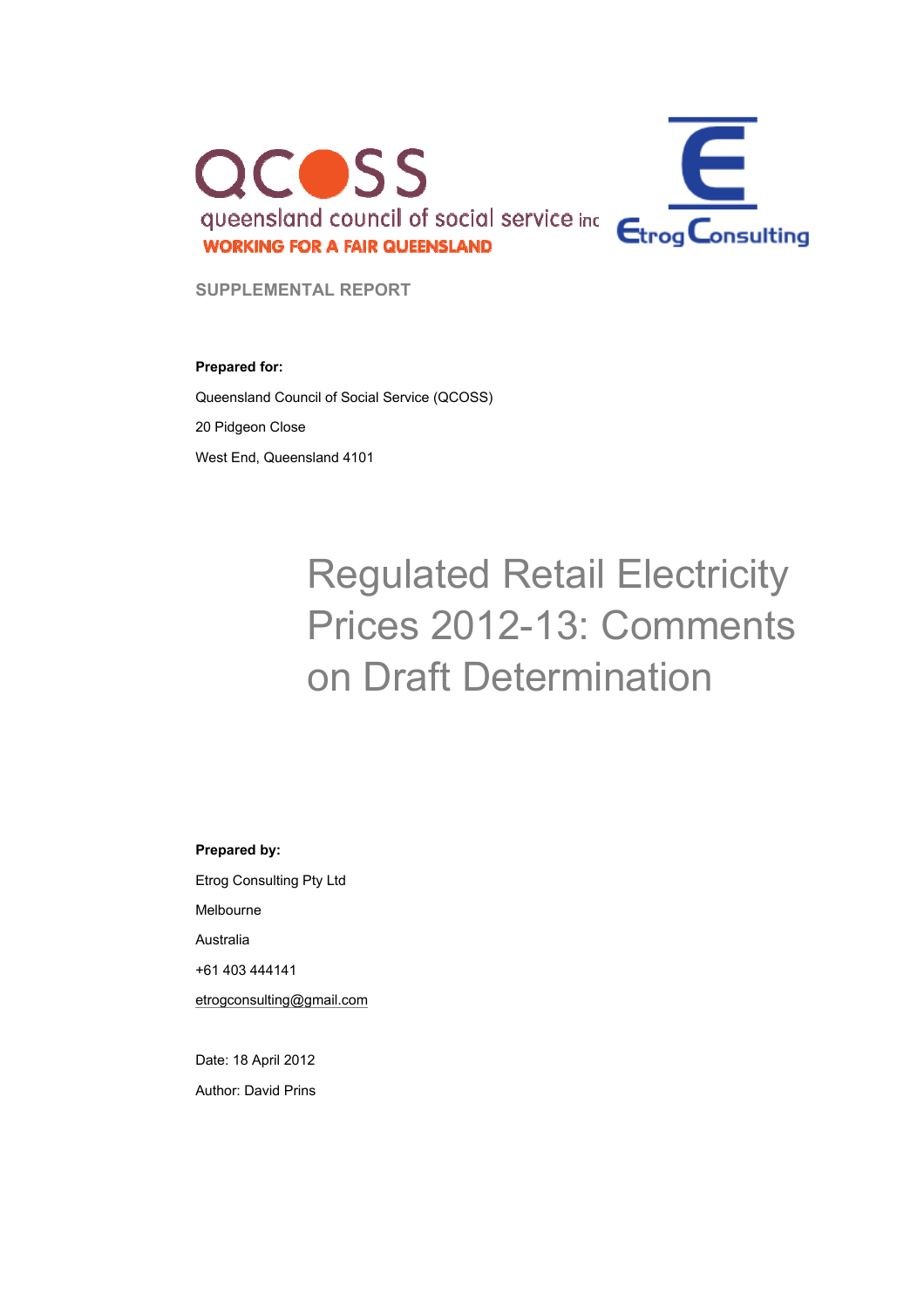

## **DISCLAIMER**

This document has been prepared for Queensland Council of Social Service (QCOSS). Etrog Consulting and its authors make no representation or warranty to any other party in relation to the subject matter of this document as to the accuracy or completeness of the material contained in this document.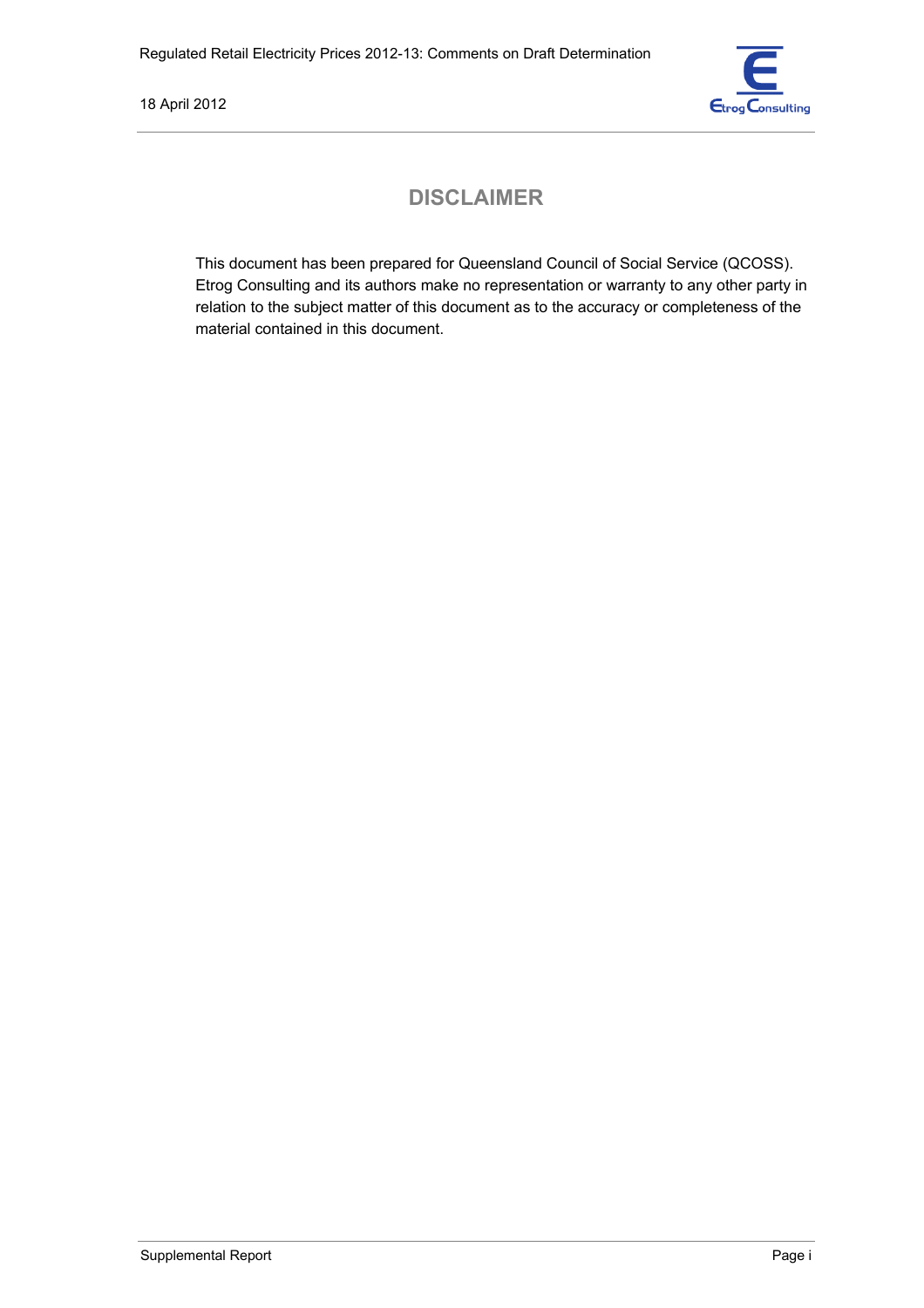

## **TABLE OF CONTENTS**

| 2. THE SMALL-SCALE RENEWABLE ENERGY SCHEME (SRES) 2 |
|-----------------------------------------------------|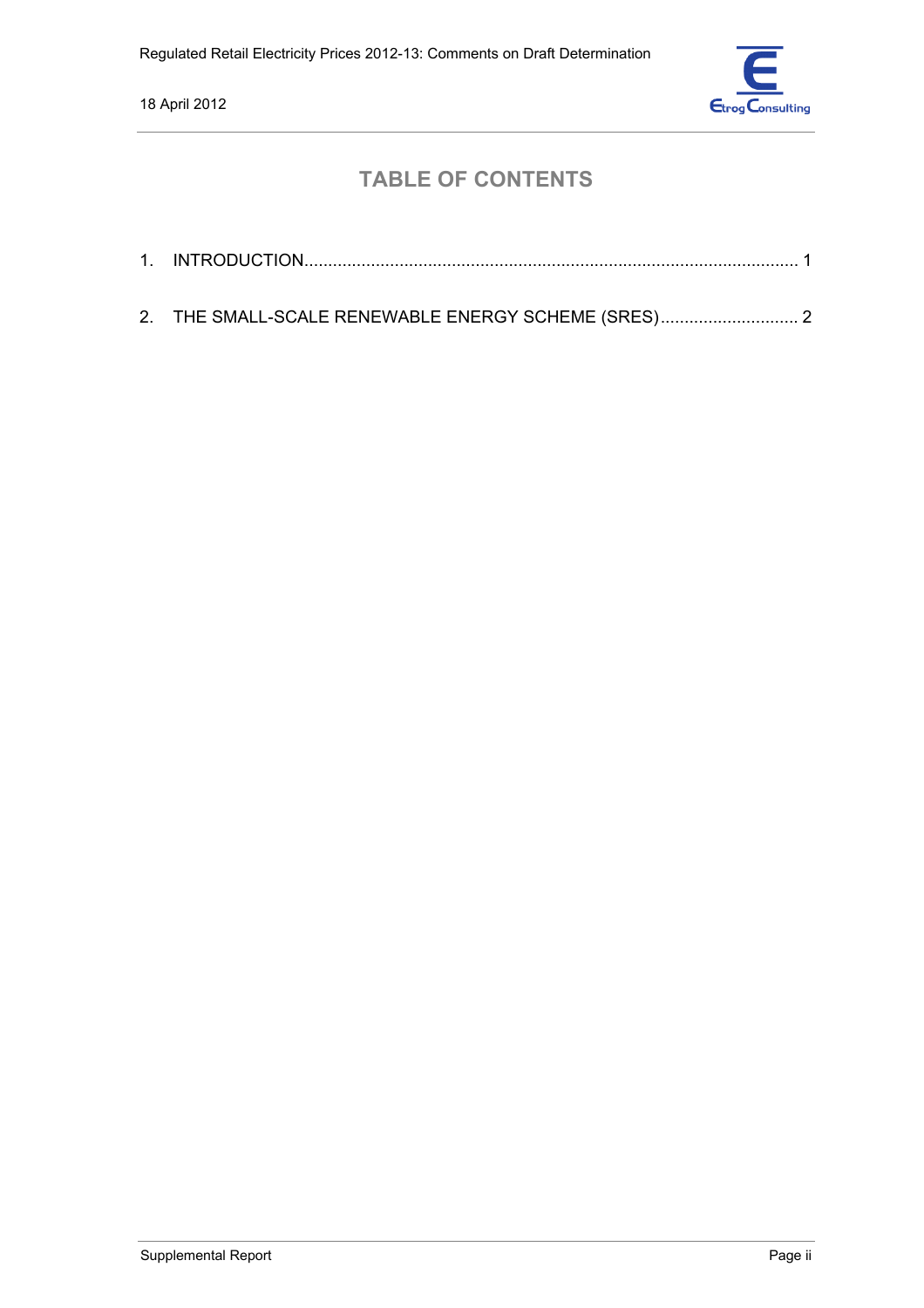

#### **1. INTRODUCTION**

This report has been prepared by Etrog Consulting Pty Ltd for Queensland Council of Social Service (QCOSS). It comments on the Draft Determination on Regulated Electricity Prices to apply in Queensland from 1 July 2012 to 30 June 2013, which was published by the Queensland Competition Authority (the Authority) on 30 March 2012, inviting submissions from interested parties. It is supplemental to our previous report dated 12 April 2012.

The purpose of this report is to highlight one matter that has come to our attention since we finalised our previous report. It relates to estimating the costs of compliance with the Small-scale Renewable Energy Scheme (SRES).